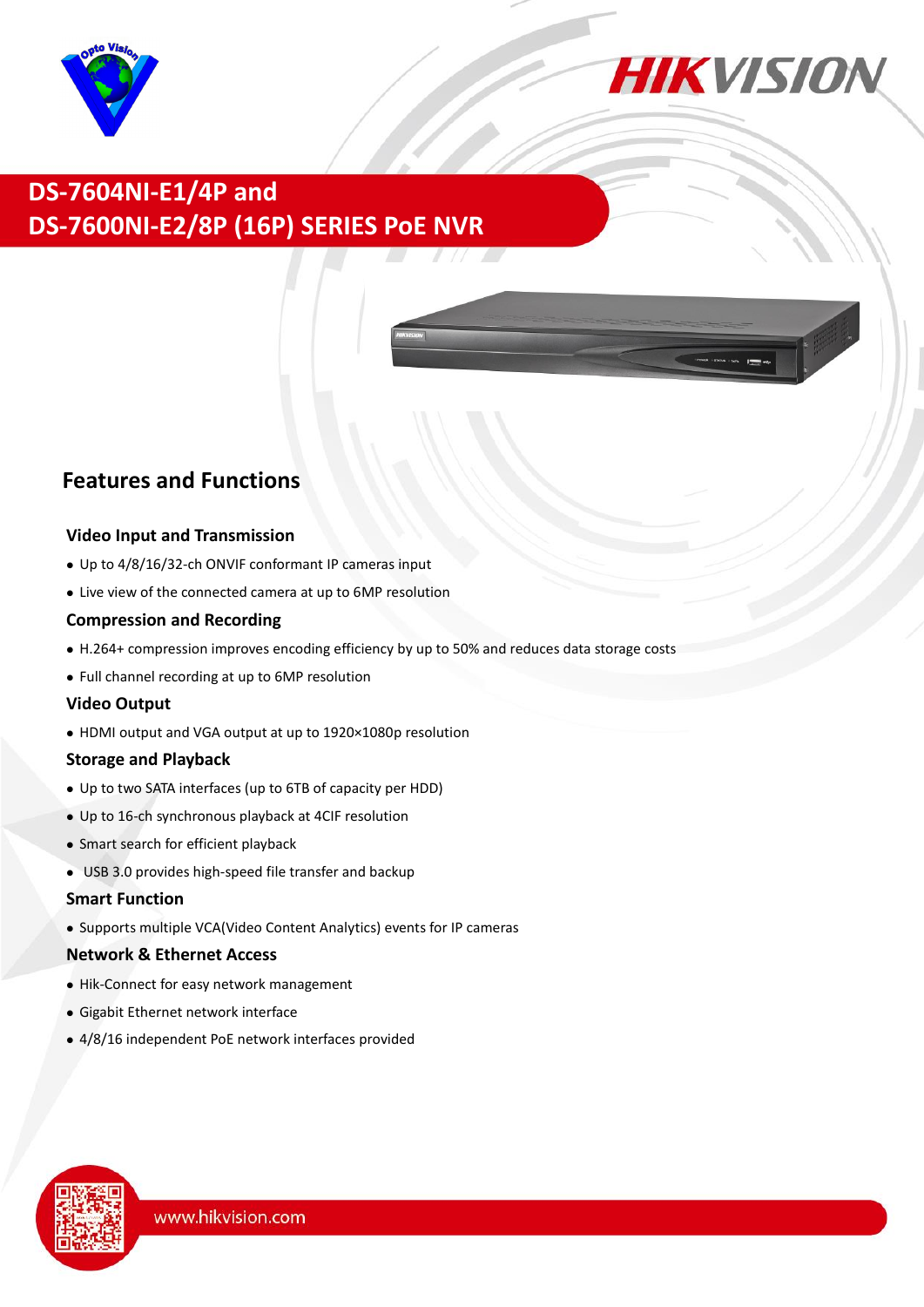

# **Specifications**

T.

| <b>Model</b>                 |                                               | DS-7604NI-E1/4P                                                                                                              | DS-7608NI-E2/8P                                  |  |  |
|------------------------------|-----------------------------------------------|------------------------------------------------------------------------------------------------------------------------------|--------------------------------------------------|--|--|
| Video/Audio                  | IP video input                                | 4-ch                                                                                                                         | 8-ch                                             |  |  |
| input                        | Two-way audio<br>input                        | 1-ch, RCA (2.0 Vp-p, $1k\Omega$ )                                                                                            |                                                  |  |  |
| <b>Network</b>               | Incoming<br>bandwidth                         | 40 Mbps<br>80 Mbps                                                                                                           |                                                  |  |  |
|                              | Outgoing<br>bandwidth                         | 80 Mbps                                                                                                                      |                                                  |  |  |
|                              | <b>Remote connection</b>                      | 32                                                                                                                           |                                                  |  |  |
| Video/Audio<br>output        | <b>Recording</b><br>resolution                | 6MP/5MP/4MP/3MP/1080p/UXGA/720p/VGA/4CIF/DCIF/2CIF/CI<br>F/QCIF                                                              |                                                  |  |  |
|                              | <b>HDMI/VGA output</b>                        | 1-ch, resolution:<br>1920 × 1080/60Hz, 1600 × 1200/60Hz, 1280 × 1024/60Hz, 1280 ×<br>720/60Hz, 1024 × 768/60Hz               |                                                  |  |  |
|                              | <b>Audio output</b>                           | 1-ch, RCA (Linear, 1kΩ)                                                                                                      |                                                  |  |  |
| <b>Decoding</b>              | Live view/Playback<br>resolution              | 6MP/5MP/3MP/1080p/UXGA/720p/VGA/4CIF/DCIF/2CIF/CIF/QCI<br>F                                                                  |                                                  |  |  |
|                              | Capability                                    | 4-ch@1080p                                                                                                                   | 8-ch@720p, 5-ch@1080p                            |  |  |
| <b>Network</b><br>management | <b>Network protocols</b>                      | TCP/IP, DHCP, Hik-Connect, DNS, DDNS, NTP, SADP, SMTP, NFS,<br>iSCSI, UPnP™, HTTPS                                           |                                                  |  |  |
| <b>Hard disk</b>             | <b>SATA</b>                                   | 1 SATA interface for 1 HDD                                                                                                   | 2 SATA interfaces for 2 HDDs                     |  |  |
|                              | Capacity                                      | Up to 6TB for each disk                                                                                                      |                                                  |  |  |
| <b>External</b><br>interface | <b>Network interface</b>                      | 1 RJ-45 10/100/1000 Mbps self-adaptive Ethernet interface                                                                    |                                                  |  |  |
|                              | <b>USB</b> interface                          | $1 \times$ USB 2.0 and $1 \times$ USB 3.0                                                                                    |                                                  |  |  |
|                              | Alarm in/out<br>(Optional)                    | 4/1                                                                                                                          |                                                  |  |  |
| <b>PoE</b>                   | Interface                                     | 4 independent 100 Mbps PoE<br>network interfaces                                                                             | 8 independent 100 Mbps PoE<br>network interfaces |  |  |
|                              | Max. Power                                    | 50 W                                                                                                                         | 120 W                                            |  |  |
|                              | <b>Supported</b><br>standard                  | AF and AT                                                                                                                    |                                                  |  |  |
| General                      | Power supply                                  | 48 VDC                                                                                                                       | 100 to 240 VAC                                   |  |  |
|                              | Consumption<br>(without hard disk<br>and PoE) | $\leq 10 W$                                                                                                                  |                                                  |  |  |
|                              | <b>Working</b><br>temperature                 | -10 °C to +55 °C (14 °F to 131 °F)                                                                                           |                                                  |  |  |
|                              | <b>Working humidity</b>                       | 10 % to 90 %                                                                                                                 |                                                  |  |  |
|                              | <b>Chassis</b>                                | Standalone 1U chassis<br>385 mm chassis                                                                                      |                                                  |  |  |
|                              | <b>Dimensions</b><br>$(W \times D \times H)$  | $315 \times 240 \times 48$ mm<br>385 × 315× 52 mm<br>$(12.4" \times 9.4" \times 1.9")$<br>$(15.2" \times 12.4" \times 2.0")$ |                                                  |  |  |
|                              | Weight<br>(without hard disk)                 | ≤ 1 kg (2.2 lb)                                                                                                              |                                                  |  |  |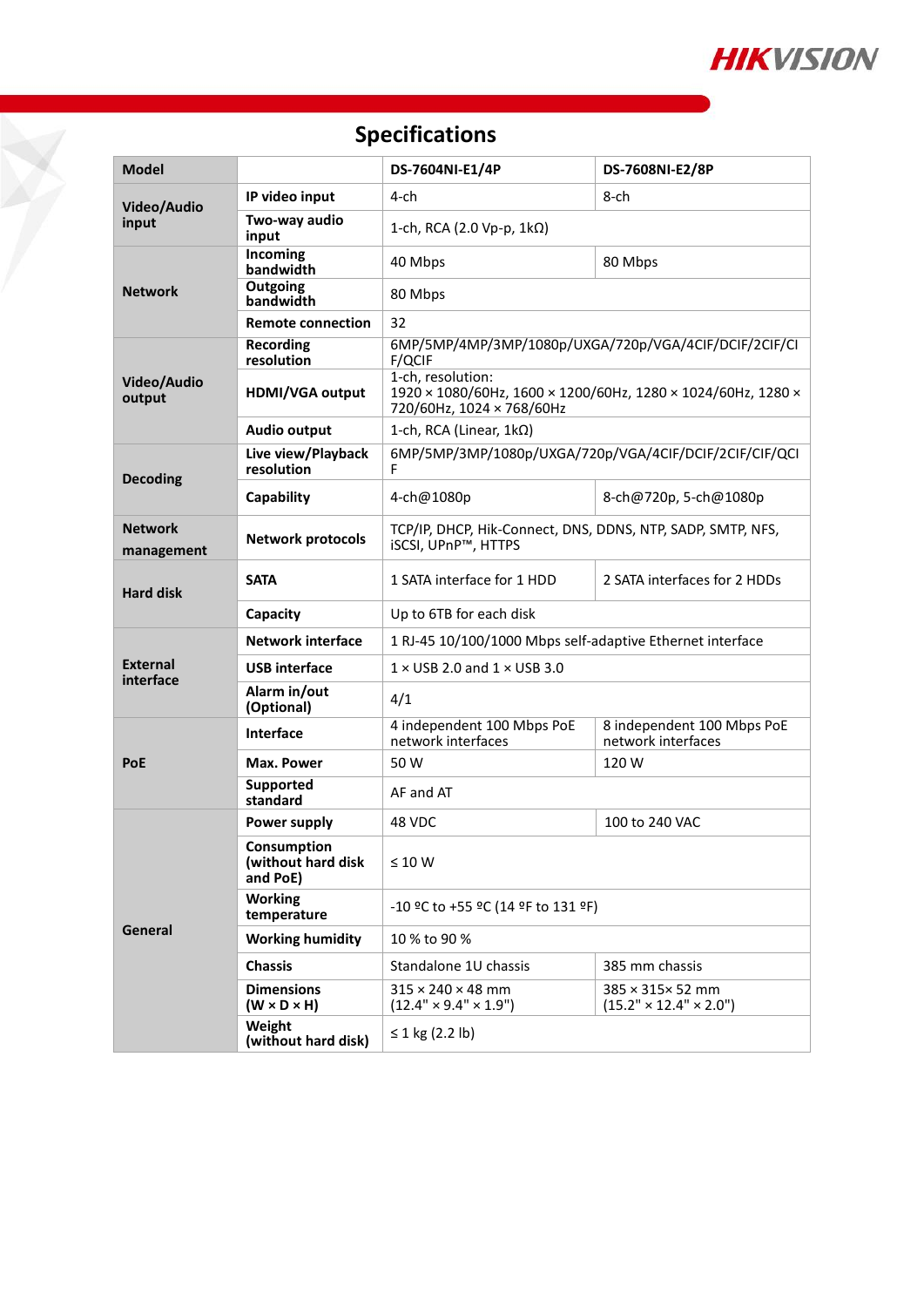

# **Specifications**

H

| <b>Model</b>                 |                                               | DS-7616NI-E2/8P                                                                                               | DS-7632NI-E2/8P | DS-7616NI-E2/16P | DS-7632NI-E2/16P |  |  |  |
|------------------------------|-----------------------------------------------|---------------------------------------------------------------------------------------------------------------|-----------------|------------------|------------------|--|--|--|
| Video/Audio<br>input         | IP video input                                | $16$ -ch                                                                                                      | 32-ch           | $16$ -ch         | $32$ -ch         |  |  |  |
|                              | Two-way audio<br>input                        | 1-ch, RCA (2.0 Vp-p, $1k\Omega$ )                                                                             |                 |                  |                  |  |  |  |
| <b>Network</b>               | Incoming<br>bandwidth                         | 160 Mbps                                                                                                      |                 |                  |                  |  |  |  |
|                              | Outgoing<br>bandwidth                         | 80 Mbps                                                                                                       |                 |                  |                  |  |  |  |
|                              | Remote<br>connection                          | 128                                                                                                           |                 |                  |                  |  |  |  |
| Video/Audio<br>output        | Recording<br>resolution                       | 6MP/5MP/4MP/3MP/1080p/UXGA/720p/VGA/4CIF/DCIF/2CIF/CIF/QCIF                                                   |                 |                  |                  |  |  |  |
|                              | HDMI/VGA<br>output                            | 1-ch, resolution:<br>1920 × 1080/60Hz, 1600 × 1200/60Hz, 1280 × 1024/60Hz, 1280 × 720/60Hz, 1024<br>×768/60Hz |                 |                  |                  |  |  |  |
|                              | <b>Audio output</b>                           | 1-ch, RCA (Linear, 1kΩ)                                                                                       |                 |                  |                  |  |  |  |
| <b>Decoding</b>              | Live<br>view/Playback<br>resolution           | 6MP/5MP/3MP/1080p/UXGA/720p/VGA/4CIF/DCIF/2CIF/CIF/QCIF                                                       |                 |                  |                  |  |  |  |
|                              | Capability                                    | 16-ch@4CIF, 12-ch@720p, 6-ch@1080p                                                                            |                 |                  |                  |  |  |  |
| <b>Network</b>               | <b>Network</b>                                | TCP/IP, DHCP, Hik-Connect, DNS, DDNS, NTP, SADP, SMTP, NFS, iSCSI, UPnP™,                                     |                 |                  |                  |  |  |  |
| management                   | protocols                                     | <b>HTTPS</b>                                                                                                  |                 |                  |                  |  |  |  |
| <b>Hard disk</b>             | <b>SATA</b>                                   | 2 SATA interfaces for 2 HDDs                                                                                  |                 |                  |                  |  |  |  |
|                              | Capacity                                      | Up to 6TB for each disk                                                                                       |                 |                  |                  |  |  |  |
| <b>External</b><br>interface | <b>Network</b><br>interface                   | 1 RJ-45 10/100/1000 Mbps self-adaptive Ethernet interface                                                     |                 |                  |                  |  |  |  |
|                              | <b>USB</b> interface                          | $1 \times$ USB 2.0 and $1 \times$ USB 3.0                                                                     |                 |                  |                  |  |  |  |
|                              | Alarm in/out<br>(Optional)                    | 4/1                                                                                                           |                 |                  |                  |  |  |  |
| <b>PoE</b>                   | <b>Interface</b>                              | 8 independent 100 Mbps PoE network<br>16 independent 100 Mbps PoE network<br>interfaces<br>interfaces         |                 |                  |                  |  |  |  |
|                              | Max. Power                                    | 120 W<br>200 W                                                                                                |                 |                  |                  |  |  |  |
|                              | Supported<br>standard                         | AF and AT                                                                                                     |                 |                  |                  |  |  |  |
| General                      | Power supply                                  | 100 to 240 VAC                                                                                                |                 |                  |                  |  |  |  |
|                              | Consumption<br>(without hard<br>disk and PoE) | $\leq 10 W$<br>$\leq$ 15 W                                                                                    |                 |                  |                  |  |  |  |
|                              | <b>Working</b><br>temperature                 | -10 °C to +55 °C (14 °F to 131 °F)                                                                            |                 |                  |                  |  |  |  |
|                              | <b>Working</b><br>humidity                    | 10 % to 90 %                                                                                                  |                 |                  |                  |  |  |  |
|                              | <b>Chassis</b>                                | 385 mm chassis                                                                                                |                 |                  |                  |  |  |  |
|                              | <b>Dimensions</b><br>$(W \times D \times H)$  | 385 × 315× 52 mm<br>$(15.2" \times 12.4" \times 2.0")$                                                        |                 |                  |                  |  |  |  |
|                              | Weight<br>(without hard<br>disk)              | ≤ 1 kg (2.2 lb)                                                                                               |                 |                  |                  |  |  |  |